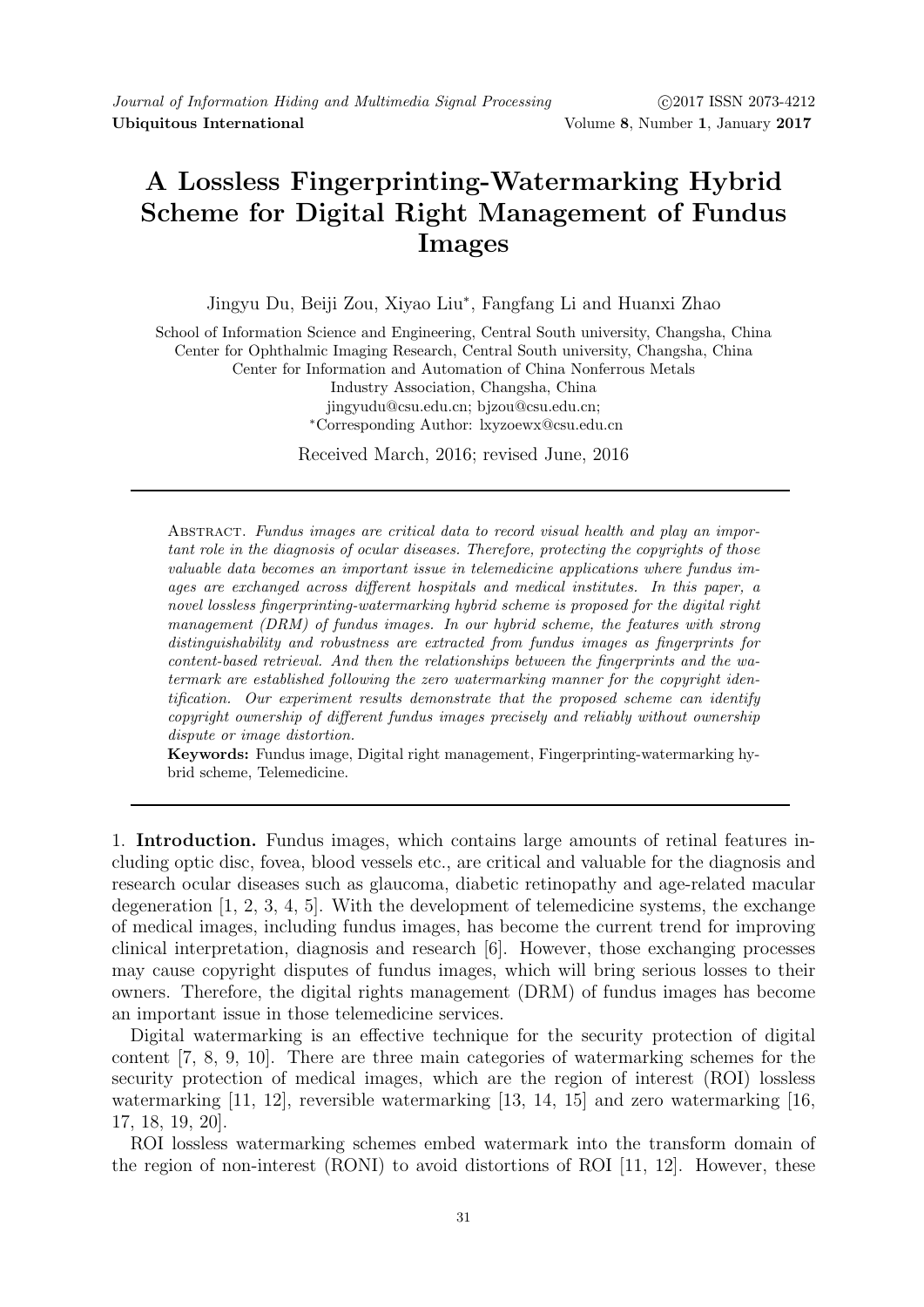methods are not suitable for the DRM of fundus images due to two reasons. On one hand, the automatic segmentation methods of ROIs in fundus images are fragile to image attacks whereas the manual or interactive segmentation methods are inefficient. On the other hand, the distortions of RONI still have slight impacts on the medical diagnosis, which need to be further improved.

Recently, several robust reversible watermarking schemes [13, 14, 15] have been proposed and applied to protect medical images. Reversible watermarking schemes can ensure that the medical images are recovered losslessly and their diagnosis value are unchanged after the watermark extraction. Simultaneously, they can overcome the disadvantages caused by the ROI segmentation in the ROI lossless watermarking schemes. Therefore, the reversible watermarking schemes are more suitable for protecting medical images than the ROI lossless ones. However, there are still several disadvantages when they are utilized for the DRM of fundus images. For one thing, the copyright have to be identified before medical diagnosis because the image for diagnosis can be recovered only when the watermark has been extracted, which is inconvenient. For another, the reversible watermarking schemes can only offer one-off copyright identification because there is no copyright information any more in the entirely recovered image, which limits the applicability of reversible watermarking schemes.

Those above-mentioned disadvantages of reversible watermarking schemes can be overcome in the zero watermarking schemes [16, 17, 18, 19, 20]. In these schemes, the mapping relationships between copyright information and features of medical images are generated for DRM. Since the copyright information is not directly embedded into the medical images, the distortions can be completely avoided in the medical images. Additionally, the robustness from the image features can be inherited for the reliable DRM. However, the existing zero watermarking schemes are still not suitable for DRM of fundus images mainly due to the following two reasons. Firstly, the fundus images of different patients are similar to each other in some extent and thus the distinguishability of the features must be ensured for the precise copyright identification. Unfortunately, most of zero watermarking schemes [16, 17, 18, 19] only focus on the robustness of the extracted features but rarely consider or analyze their distinguishability. Secondly, all those schemes are under the premise that the relevant mapping relationship of a particular image has been already known before the copyright identification, otherwise the copyright identification would fail. Because the number of fundus images is usually quite large in a medical database for medical diagnosis and research, it is difficult for zero watermarking schemes to search for the right mapping relationship relevant to a particular fundus image without a efficient retrieval method.

The schemes for content-based retrieval of images (CBIR) [21, 22, 23, 24] have the potential to overcome the disadvantages of zero-watermarking since these schemes have strong distinguishability and efficient content-based retrieval methods. In these schemes, the content-based features with strong distinguishability and robustness are extracted as the fingerprints to index and retrieve images. However, the CBIR schemes do not utilize any copyright information, which may cause undesired copyright disputes when they are directly utilized for the DRM of fundus images.

Fortunately, it can be found that the advantages of the zero watermarking and fingerprinting schemes are complementary. To combine the advantages of them, a fingerprintingwatermarking hybrid scheme for DRM of videos has been proposed [25]. In this scheme, a suspicious video is firstly retrieved following the fingerprinting manner and then its copyright information is identified following the zero watermarking manner. However, the copyright identification is based on the features of watermark images rather than directly using the watermark images itself, which weakens the distinguishability. Therefore, it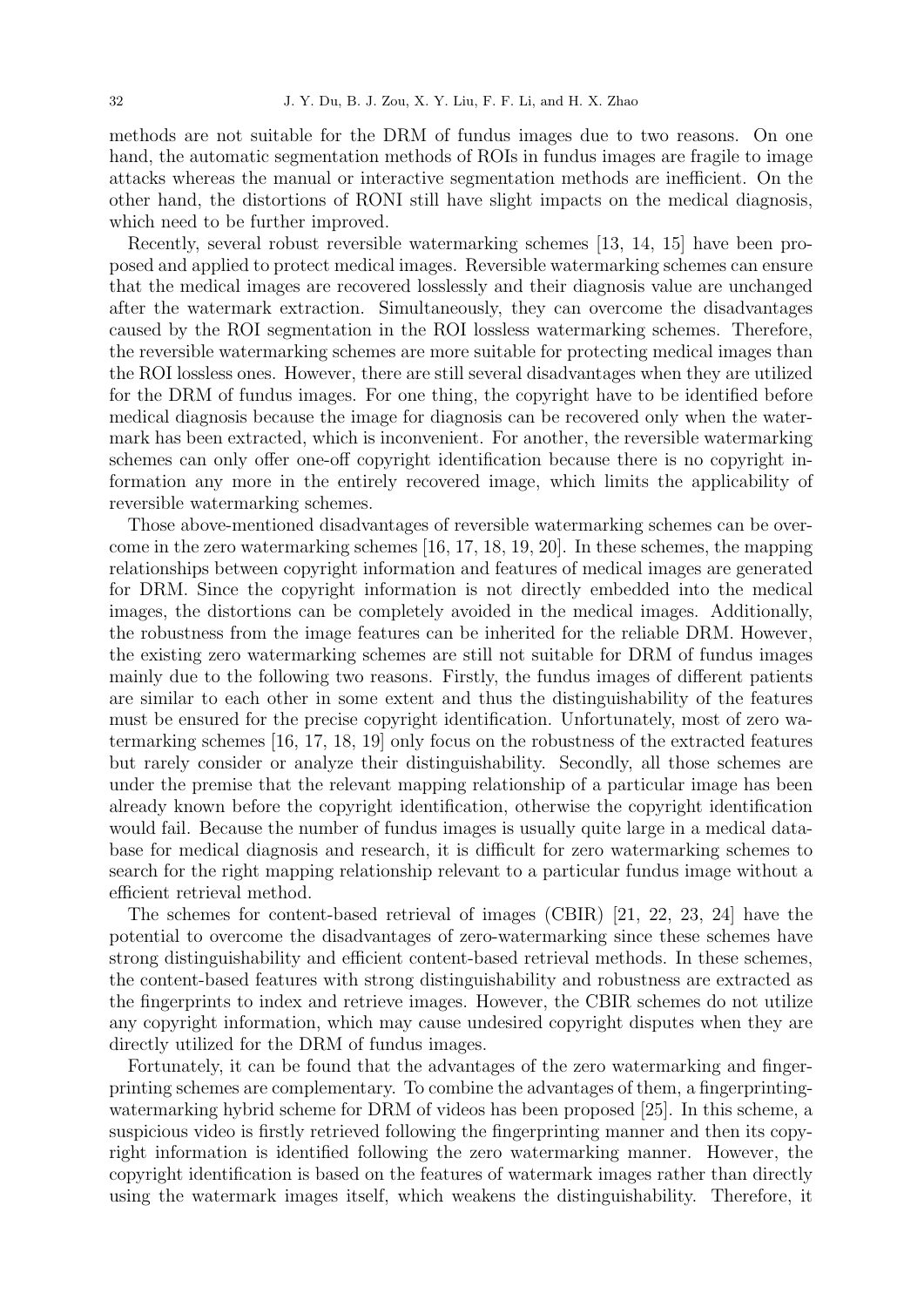needs to be further improved for the DRM of fundus images. In addition, the fingerprints designed for videos cannot be directly applied for the DRM of fundus images, and suitable fingerprints for fundus image should be designed.

In this paper, a lossless hybrid scheme for the DRM of fundus images is proposed. The key points of our proposed scheme are as follows.

1) To the best of our knowledge, it is the first work for the DRM of fundus images.

2) The hybrid framework in [25] is improved for the DRM of fundus images. The copyright identification in our proposed scheme is directly based on the watermark images instead of their features to enhance the distinguishability.

3) The weights of frequency components of 2D-DCT domain are set different to generate suitable fingerprints for the effective trade-off between distinguishability and robustness.

4) The size of the fingerprints is set much larger than that in [25] to further enhance the precision of the content-based retrieval.

2. Background. In this section, the concepts of two dimensional discrete cosine transform (2D-DCT) and visual secret sharing (VSS) scheme are briefly described.

2.1. Two dimensional discrete cosine transform. The 2D-DCT is often used in signal and image processing, because it has an important property, that is, most of the signal information tends to be concentrated in a few low-frequency components of the 2D-DCT. The transform formula of 2D-DCT is as follows:

$$
F(u,v) = \begin{cases} \frac{1}{\sqrt{N}} \sum_{x=0}^{N-1} \sum_{y=0}^{N-1} f(x,y), & u = 0, v = 0\\ \sqrt{\frac{2}{N}} \sum_{x=0}^{N-1} \sum_{y=0}^{N-1} f(x,y) \cos \frac{(2y+1)v\pi}{2N}, & u = 0, v = 1, 2, ..., N-1\\ \sqrt{\frac{2}{N}} \sum_{x=0}^{N-1} \sum_{y=0}^{N-1} f(x,y) \cos \frac{(2x+1)u\pi}{2N}, & u = 1, 2, ..., N-1, v = 0\\ \frac{2}{N} \sum_{x=0}^{N-1} \sum_{y=0}^{N-1} f(x,y) \cos \frac{(2x+1)u\pi}{2N} \cos \frac{(2y+1)v\pi}{2N}, & u = 1, 2, ..., N-1, v = 1, 2, ..., N-1 \end{cases}
$$
(1)

where  $f(x, y)$  is the function of time domain, the variables x and y represent the row and the column respectively.  $F(u, v)$  is cosine transform coefficient of the frequency domain, the variables u and v represent the row and the column respectively.

2.2. Visual secret sharing scheme. The concept of  $(m, n)$  VSS scheme (where  $m \leq n$ ) is proposed by M. Naor and A. Shamir [26]. This scheme splits a binary image into  $n$ different shares. The image can be recovered from k shares when  $k > m$ , and any  $k - 1$ shares give absolutely no information about the image. The (2, 2) VSS scheme is used to generate the master share and ownership share in this paper. A binary image with size  $M \times N$  is divided into two shares with size  $2M \times 2N$ . Each pixel of the binary image is transformed into two  $2 \times 2$  blocks, and each block belongs to the corresponding share image. The two blocks transformed from a white pixel are the same while those from a black pixel are complementary. The concept of  $(2, 2)$  VSS scheme is show in table 1.

3. Proposed scheme. The proposed scheme consists of two phases: the copyright registration phase and the retrieval and copyright identification phase. The copyright registration phase is shown in Fig.1, in which a fingerprint database and an ownership database are established according to the fundus images and their relative watermarks. Once a suspicious fundus image is found, a content-based retrieval operation will be performed in the retrieval and copyright identification phase. If the retrieval succeeds, the suspicious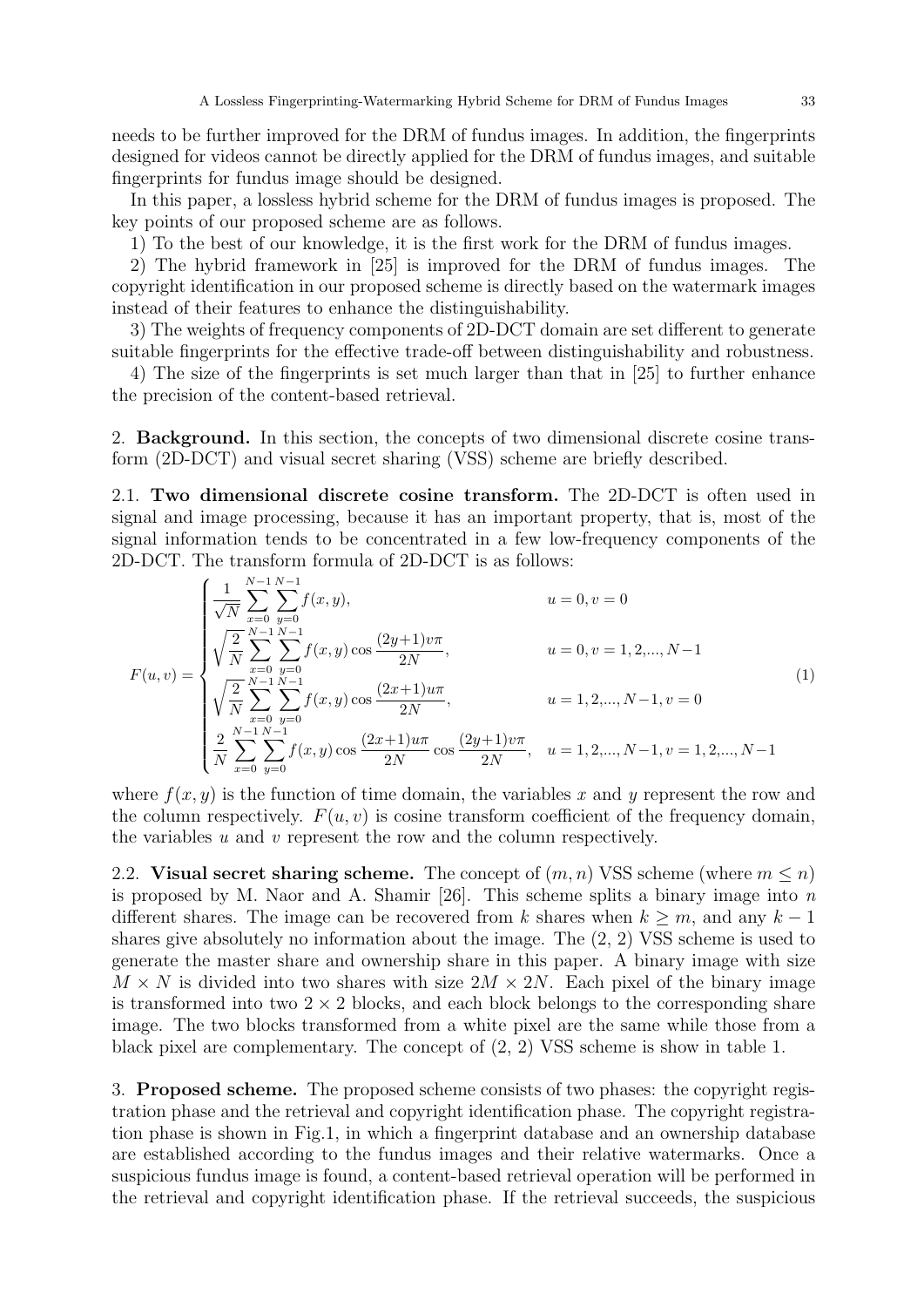Table 1. Concept of (2,2) VSS scheme



fundus image is likely to be an illegal copy. In this case, the copyright identification is executed. The retrieval and copyright identification phase is shown in Fig.2.



FIGURE 1. Copyright registration phase

3.1. The copyright registration phase. In order to avoid the copyright dispute, copyright registration is required. The registration procedure is as follows:

Step1. Normalize the size of the fundus image to  $512 \times 512$ . Then convert the image into grayscale image.

Step2. Perform the 2D-DCT on the normalized grayscale image to obtain the transformdomain image U.

Step3. Since the low-frequency components of transform domain image determine the outline of original image. Select the low frequency components of transformed image U as a matrix X. The selection method as Eq. 2.

$$
X(i,j) = U(i+1, j+1)
$$
 (2)

where  $1 \leq i, j \leq 32, X(i, j)$  is the element of X.

Step4. partition the matrix  $X$  as Eq. 3.

$$
A(i, j) = X(i, j), 1 \le i, j \le 16
$$
  
\n
$$
B(i, j-16) = X(i, j), 1 \le i \le 16, 17 \le j \le 32
$$
  
\n
$$
C(i-16, j) = X(i, j), 17 \le i \le 32, 1 \le i \le 16
$$
  
\n
$$
D(i-16, j-16) = X(i, j), 17 \le i, j \le 32
$$
\n(3)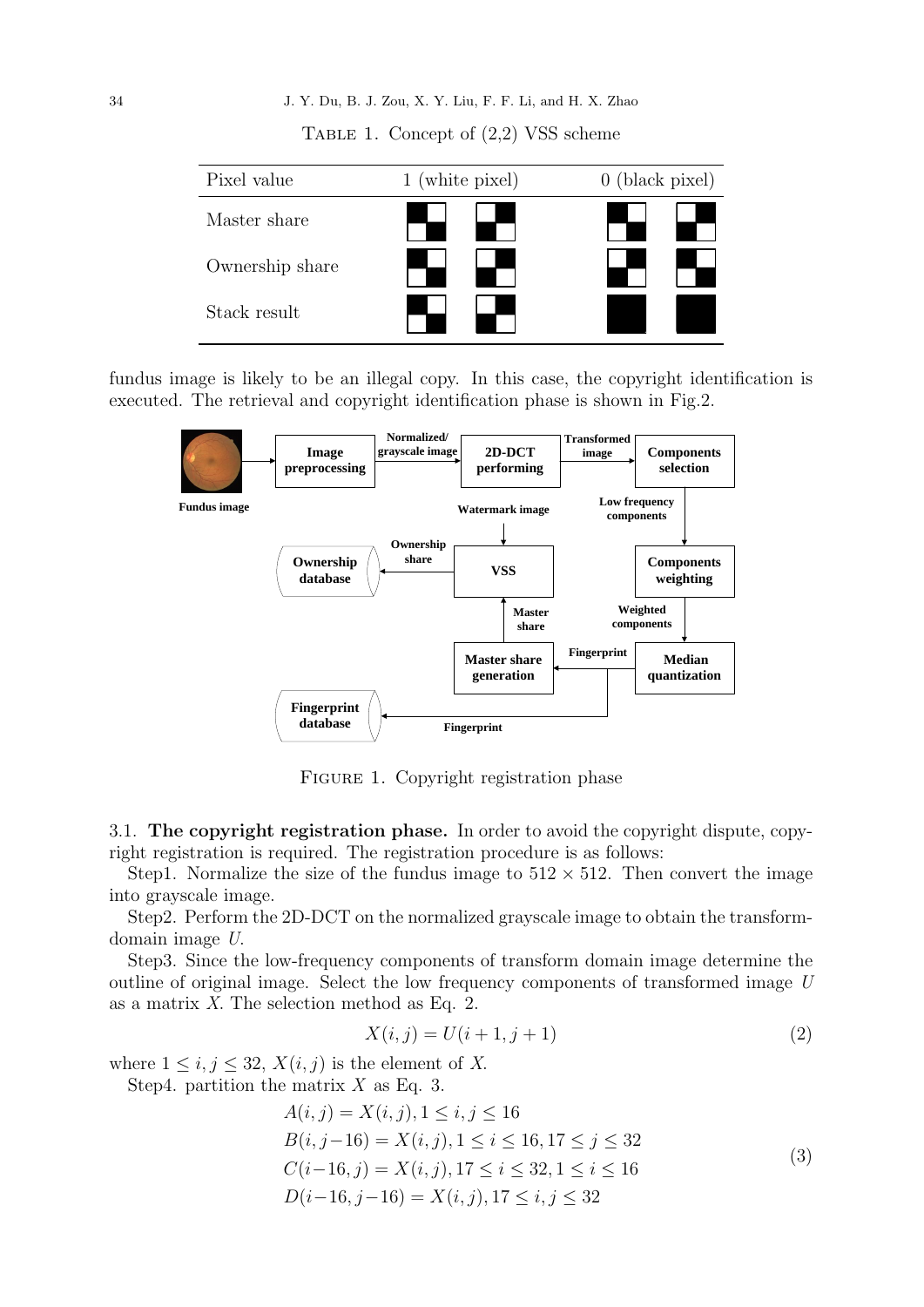A Lossless Fingerprinting-Watermarking Hybrid Scheme for DRM of Fundus Images 35



FIGURE 2. Retrieval and copyright identification phase

Step5. To generate suitable fingerprint with an effective tradeoff between robustness and distinguishability, different weights are set to different areas of the matrix X. The weights of the elements in A where the low frequency part of  $X$  are set to a higher value  $(w<sub>A</sub> = 2)$ , whereas those of the elements in D which is the high frequency part of X are set to zero  $(w_D = 0)$  to strengthen the robustness of fingerprint. The weights of the elements in B and C which belong to the middle frequency of X are retained  $(w_B = w_C = 1)$ because they contain more details of the image.

Step 6. Generate a new matrix X' following the way of weights distribution in Step 5.

$$
X'(i,j) = \begin{cases} A(i,j), & 1 \le i, j \le 16 \\ B(i,j-16), & 1 \le i \le 16, 17 \le j \le 32 \\ C(i-16,j), & 17 \le i \le 32, 1 \le j \le 16 \\ A(i-16,j-16), & 17 \le i, j \le 32 \end{cases}
$$
(4)

Step7. Convert the matrix X' into a vector I. Generate the fingerprint  $\hat{h}n$  based on the median quantization as Eq. 5.

$$
fin(t) = \begin{cases} 1, & I(t) \ge \varepsilon \\ 0, & I(t) < \varepsilon; \end{cases}
$$
(5)

where  $1 \le t \le 1024$ ,  $\varepsilon$  is the median of vector I, that is weighted median of the matrix  $X'$ .

Step8. Store the fingerprint fin into the fingerprint database to provide the basis for retrieval.

Step9. Rearrange the binary fingerprint fin into a  $32 \times 32$  matrix G.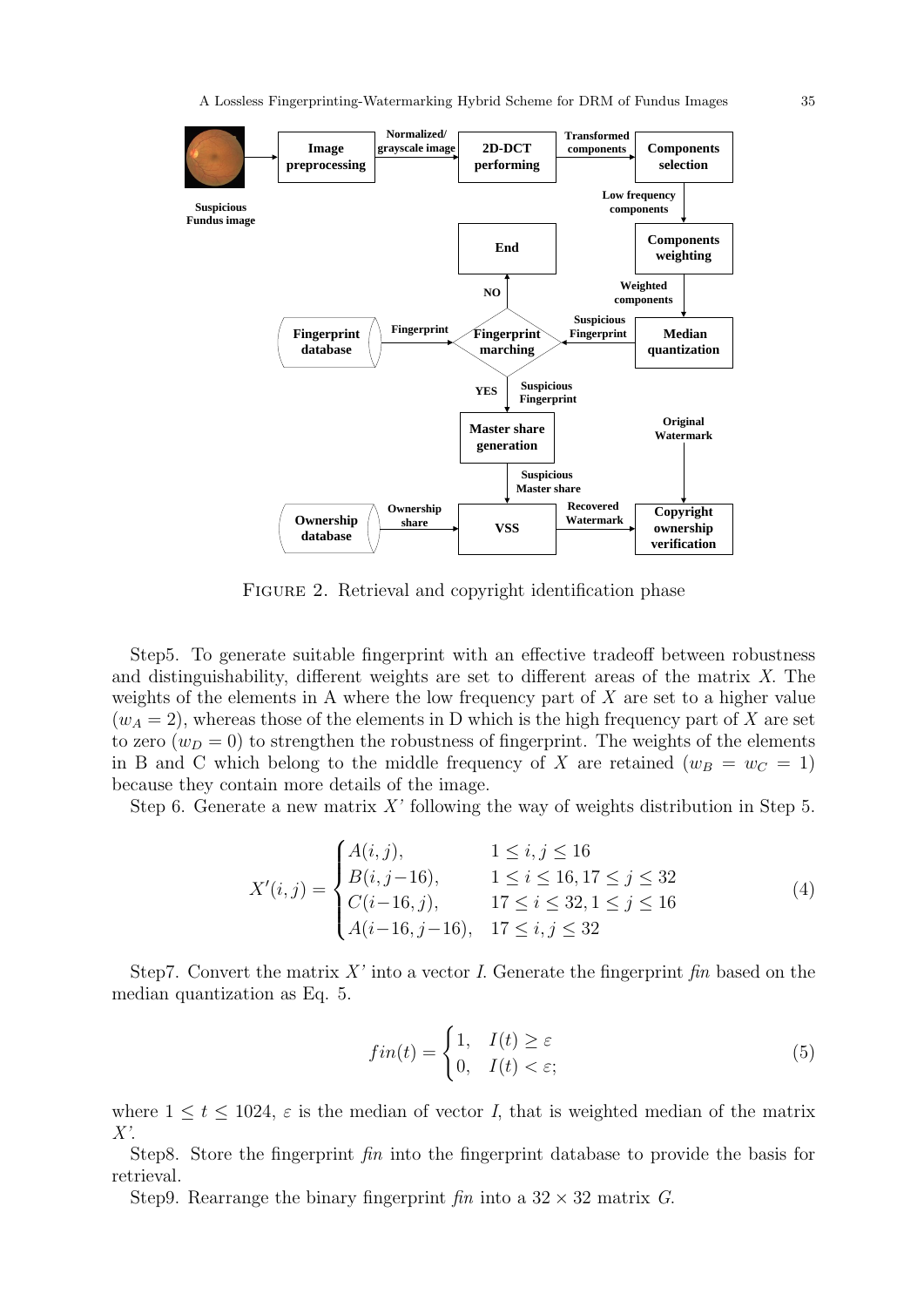Step10. Transform each element  $G(i, j)$  in matrix G into a  $2 \times 2$  matrix  $M_{i,j}$ , The transformation rule is shown in Eq.6.

$$
M_{i,j} = \begin{cases} \begin{bmatrix} 0 & 1 \\ 1 & 0 \end{bmatrix}, & G(i,j) = 1 \\ \begin{bmatrix} 1 & 0 \\ 0 & 1 \end{bmatrix}, & G(i,j) = 0; \end{cases}
$$
 (6)

In this manner, a  $64 \times 64$  matrix M, that is the master share, is generated from the matrix G.

Step11. Generate the ownership share  $O$ , following the  $(2,2)$  VSS mapping rule:

$$
O_{i,j} = \begin{cases} M_{i,j}, & W(i,j) = 1\\ \begin{bmatrix} 1 & 1\\ 1 & 1 \end{bmatrix} - M_{i,j}, & W(i,j) = 0 \end{cases}
$$
 (7)

where  $W(i, j)$  is the pixel of the watermark image and  $1 \leq i, j \leq 32$ .

Step12. Store the ownership share  $\hat{O}$  into the ownership database to provide the basis for copyright identification.

3.2. The retrieval and copyright identification phase. For the suspicious fundus images, the retrieval and copyright identification phase is executed. The procedures of this phase are given below:

Step1. Extract the fingerprint  $\hat{h}$  of the suspicious fundus image following the methods in the copyright registration phase.

Step2. Find the fingerprint  $\hat{f}_n$  which is most similar to the suspicious fingerprint  $\hat{f}_n$ from the fingerprint database according to their hamming distance.

Step3. Compare the hamming distance between  $\ell$  fin and  $\ell$  fin' with the predefined threshold  $T$ . If the distance smaller than  $T$ , the suspicious fundus image is considered to be a illegal copy and Step 4 is performed to verify its ownership. Otherwise, the suspicious fundus image is seen as legitimate and the whole procedure is finished.

Step4. Obtain the relevant ownership share O from the ownership database based on the fingerprint fin.

Step5. Rearrange the suspicious fingerprint  $\beta$  into a  $32 \times 32$  matrix G'.

Step6. Generate the suspicious master share  $M'$  following the same rule in the copyright registration phase.

Step7. Obtain the copyright information matrix  $W'$  by stacking the suspicious master share  $M'$  with the relevant ownership O based on the  $(2,2)$  VSS scheme.

Step8. Divide the copyright information matrix W' into 1024 non-overlapping  $2 \times 2$ blocks  $W'_{i,j}$ , where  $1 \leq i, j \leq 32$ .

Step9. Obtain the suspicious watermark image by the following process:

$$
\widetilde{W}(i,j) = \begin{cases} 0, & \sum_{x} \sum_{y} W'_{i,j}(x,y) < 2\\ 1, & \sum_{x} \sum_{y} W'_{i,j}(x,y) \ge 2 \end{cases} \tag{8}
$$

where  $\widetilde{W}(i, j)$  is the pixel of the suspicious watermark,  $1 \leq i, j \leq 32$  and  $1 \leq x, y \leq 2$ .

Step10. Calculate the normalized correlation (NC) to measure the similarity between the extracted watermark and the original watermark to identify the ownership of the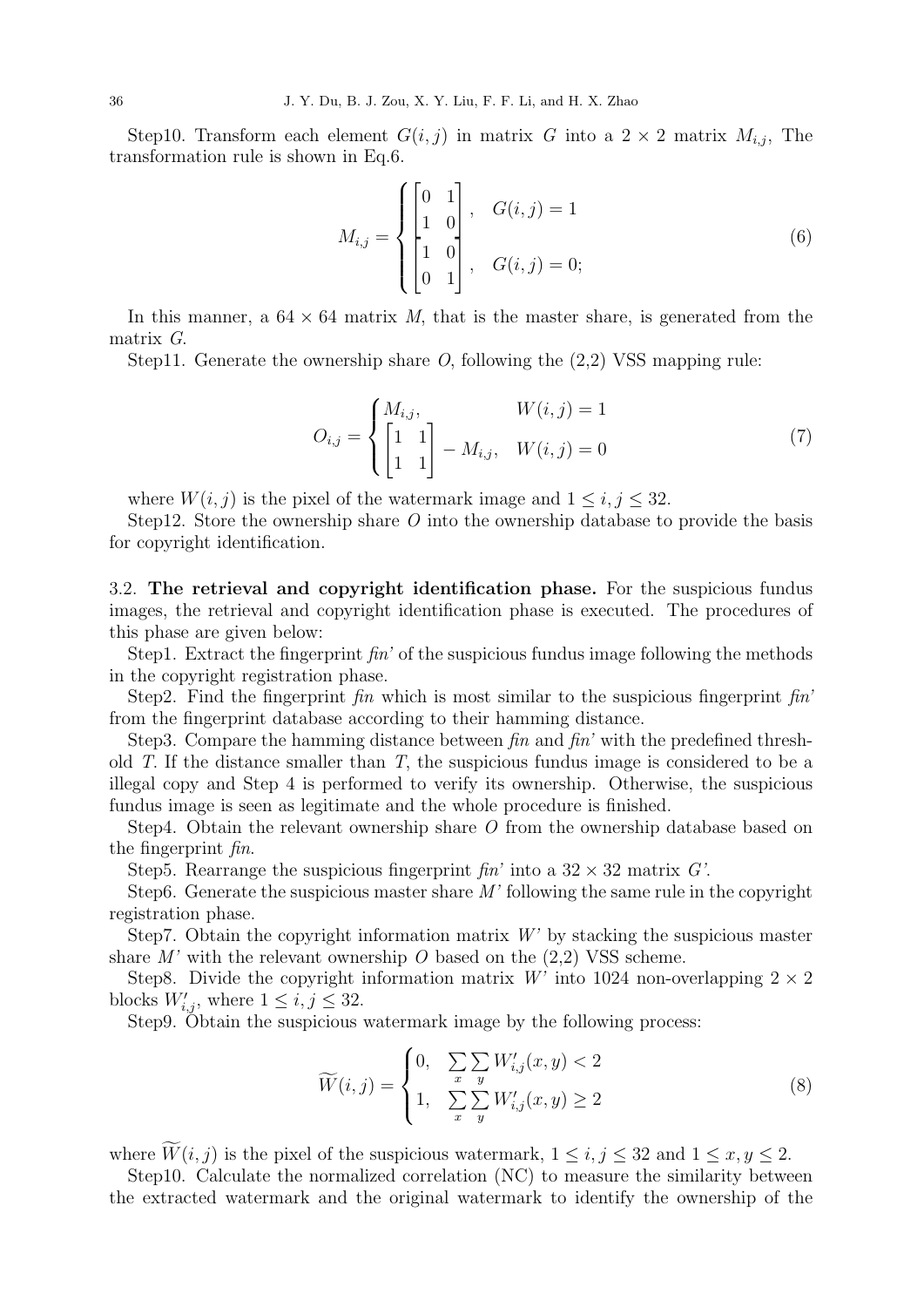fundus images. NC is defined as

$$
NC = \frac{\sum_{i=1}^{m} \sum_{j=1}^{n} \overline{W(i,j)} \bigoplus \widetilde{W}(i,j)}{m \times n}
$$
(9)

where W and  $\widetilde{W}$  represent the original watermark and the recovered watermark respectively,  $\bigoplus$  denotes the exclusive-or (XOR) operation,  $n \times m$  is the size of watermark and  $n, m = 32.$ 

## 4. Experimental results.

4.1. Experimental settings. In this section, several experiments are carried out to assess the performance of the proposed scheme. 150 fundus images which are selected from public databases DRIVE (Digital Retinal Images for Vessel Extraction) [27] and our own database are used for experimentation. A binary logo of size  $32 \times 32$  is used as the watermark image. The robustness and distinguishability of the proposed scheme is estimated by performing various image processing attacks. All these attack simulations are implemented on Matlab platform. The attacks are described as follows:

Gaussian Blurring: The Gaussian blur with  $9 \times 9$  window and  $15 \times 15$  window are applied.

Contrast adjustment: The contrast is adjusted by increasing and decreasing 30% and 50% respectively.

*Brightness adjustment*: The brightness is increased and decreased by  $30\%$  and  $50\%$ respectively.

Filtering: Average filter and median filter with  $9 \times 9$  window and  $15 \times 15$  window are applied.

Gaussian noise: Gaussian noise is added and its parameters are set to 10% and 30% respectively.

Salt and pepper noise: Salt and pepper noise is also added and the noise density is set to 0.03 and 0.05 respectively.

Resizing: The fundus images are resized. The scale factors of resizing are set to 0.5 and 0.2.

*Rotation*: The fundus images are rotated by  $1°$  and  $2°$ .

JPEG compression: JPEG compression is implemented with quality factor 70% and 50%.

The results of the experiment consist of three aspects: the retrieval performance, the copyright identification performance and qualitative analysis. The details of experiments are described below.

4.2. The evaluation of Retrieval. Firstly, a pre-defined threshold  $T$  should be determined. Once the smallest hamming distance between the fingerprint of suspicious fundus image and that of fundus image in our database is smaller than  $T$ , the suspicious fundus image is confirmed to be a copy.  $T$  can be determined by either the false positive rate  $P_{fp}$  or the false negative rate  $P_{fn}$ .  $P_{fp}$  presents a probability of identifying the different images into the same image and can illustrate the distinguishability of the fingerprint, whereas  $P_{fn}$  presents a probability of identifying the same image into different images and can manifest the robustness of the fingerprint.  $P_{fp}$  and  $P_{fn}$  is defined in Eq.10 and Eq.11 respectively:

$$
P_{fp} = \frac{N_{fp}}{N_{td}}\tag{10}
$$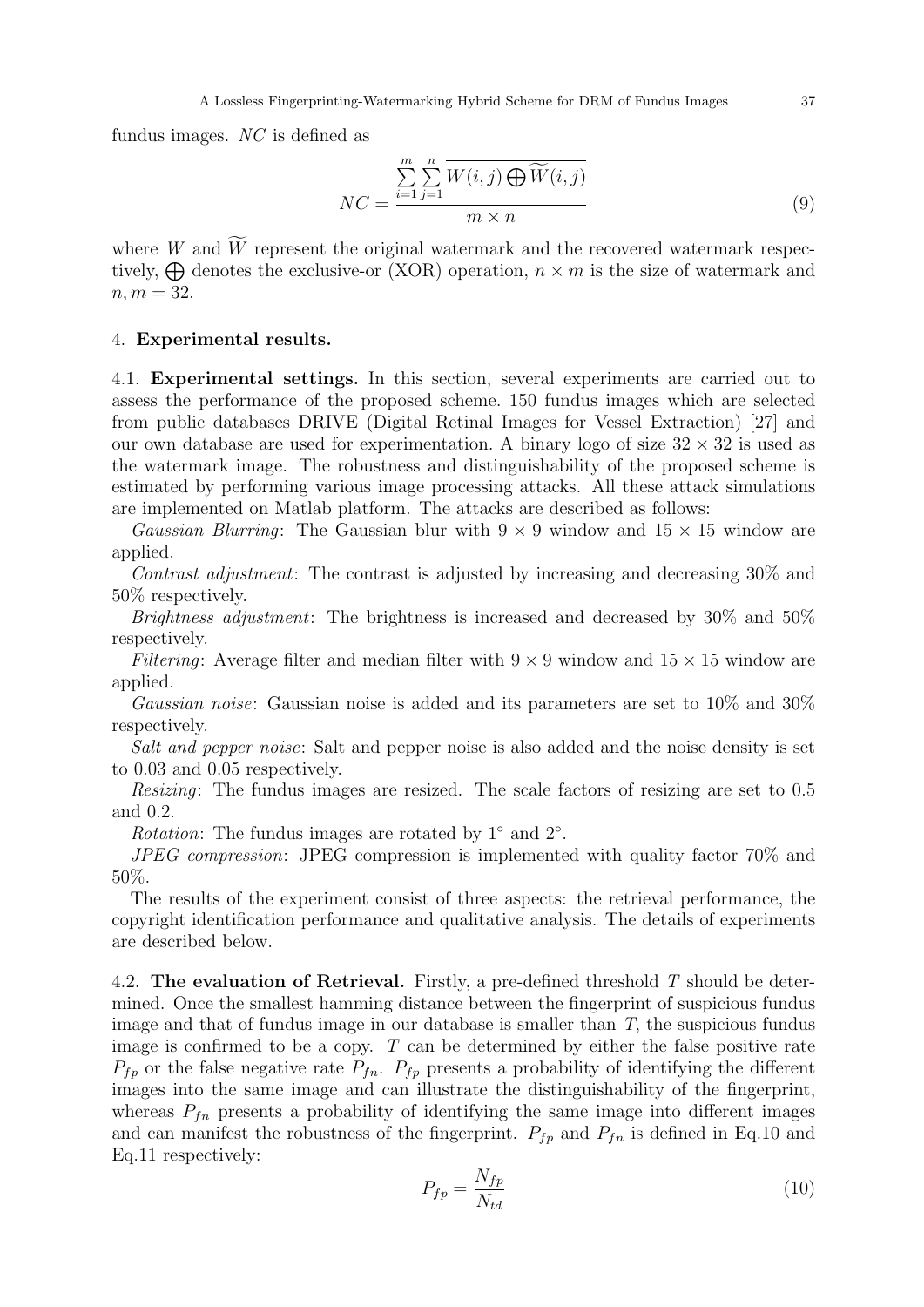$$
P_{fn} = \frac{N_{fn}}{N_{ts}}\tag{11}
$$

where  $N_{fp}$  is the number of fingerprint pairs whose hamming distance is smaller than T but they are from two different images.  $N_{td}$  is the true number of different fundus images pairs and its value is 11175 which is the number of the generated different image pairs from the 150 fundus images in this paper.  $N_{fn}$  is the number of fundus image pairs whose hamming distance is larger than T but they are from the same fundus images.  $N_{ts}$  is the true number of same fundus image pair and its value is 150.

In our experiment, T is determined by setting  $P_{fp}$  to 1.5% and  $P_{fn}$  are calculated to evaluate the retrieval performances of the fingerprints under different attacks. The experiment results are show in Table 2. As can be seen from the table 2, all the  $P_{fn}$ 

| Attacks               | Parameter    | $P_{fn}$ under different<br>attacks $(P_{fp} = 1.5\%)$ | Parameter      | $P_{fn}$ under different<br>attacks $(P_{fp} = 1.5\%)$ |
|-----------------------|--------------|--------------------------------------------------------|----------------|--------------------------------------------------------|
| Caussian blurring     | $9 \times 9$ | $0\%$                                                  | $15 \times 15$ | $0\%$                                                  |
| Contrast adjustment   | $-30\%$      | $0\%$                                                  | $+30\%$        | $0.67\%$                                               |
|                       | $-50\%$      | $0\%$                                                  | $+50\%$        | 14.67%                                                 |
| Brightness adjustment | $-30\%$      | $0\%$                                                  | $+30\%$        | $0\%$                                                  |
|                       | $-50\%$      | $1.33\%$                                               | $+50\%$        | $0\%$                                                  |
| Average filtering     | $9 \times 9$ | $0\%$                                                  | $15 \times 15$ | $0\%$                                                  |
| Median filtering      | $9 \times 9$ | $0\%$                                                  | $15 \times 15$ | $0\%$                                                  |
| Gaussian noise        | 10%          | $0\%$                                                  | $30\%$         | 15.33%                                                 |
| Salt and pepper noise | 0.03         | $0\%$                                                  | 0.05           | $0\%$                                                  |
| Rotation              | $1^{\circ}$  | $0\%$                                                  | $2^{\circ}$    | 12.00%                                                 |
| $Cropping(3\%)$       | Left         | $0\%$                                                  | Right          | $0\%$                                                  |
|                       | Up           | 2.67%                                                  | Down           | $0.67\%$                                               |
| $Cropping(5\%)$       | Left         | $0\%$                                                  | Right          | $0\%$                                                  |
|                       | Up           | $8.67\%$                                               | Down           | $1.33\%$                                               |
| Resizing              | 0.5          | $0\%$                                                  | $0.2\,$        | $0.67\%$                                               |
| JPEG compression      | 70%          | $0\%$                                                  | 50%            | $0\%$                                                  |
|                       |              |                                                        |                |                                                        |

Table 2. Retrieval performance evaluation

of the proposed scheme are below 15.33% under different attacks and many of them are merely 0%, which demonstrates the retrieval phase in our proposed scheme performs well and the fingerprint is robust and distinguishable. The reason is that the low-frequency components of the 2D-DCT are well considered and the different weights are assigned to the different components. Therefore, the ownership share relevant to the fingerprint can be obtained precisely in the copyright identification phase according to the retrieval result even under various image processing attacks.

4.3. The evaluation of copyright identification. In this experiment, 150 fundus images suffered various attacks and the mean NC values between the recovered watermark and the original watermark are calculated in Table 3. The experimental results show that almost all the mean NC values are close to 1 and the minimum one is still as large as 0.8947, which indicates that the copyright identification is sufficiently robust against various image processing attacks.

To further demonstrate our effectiveness of the proposed scheme, we compare the performance of the proposed scheme with the scheme in [20]. The comparison results under common image processing attacks show in table 4. From the table, it can be seen that all the results of our scheme are not worse than those in [20], particularly the NC values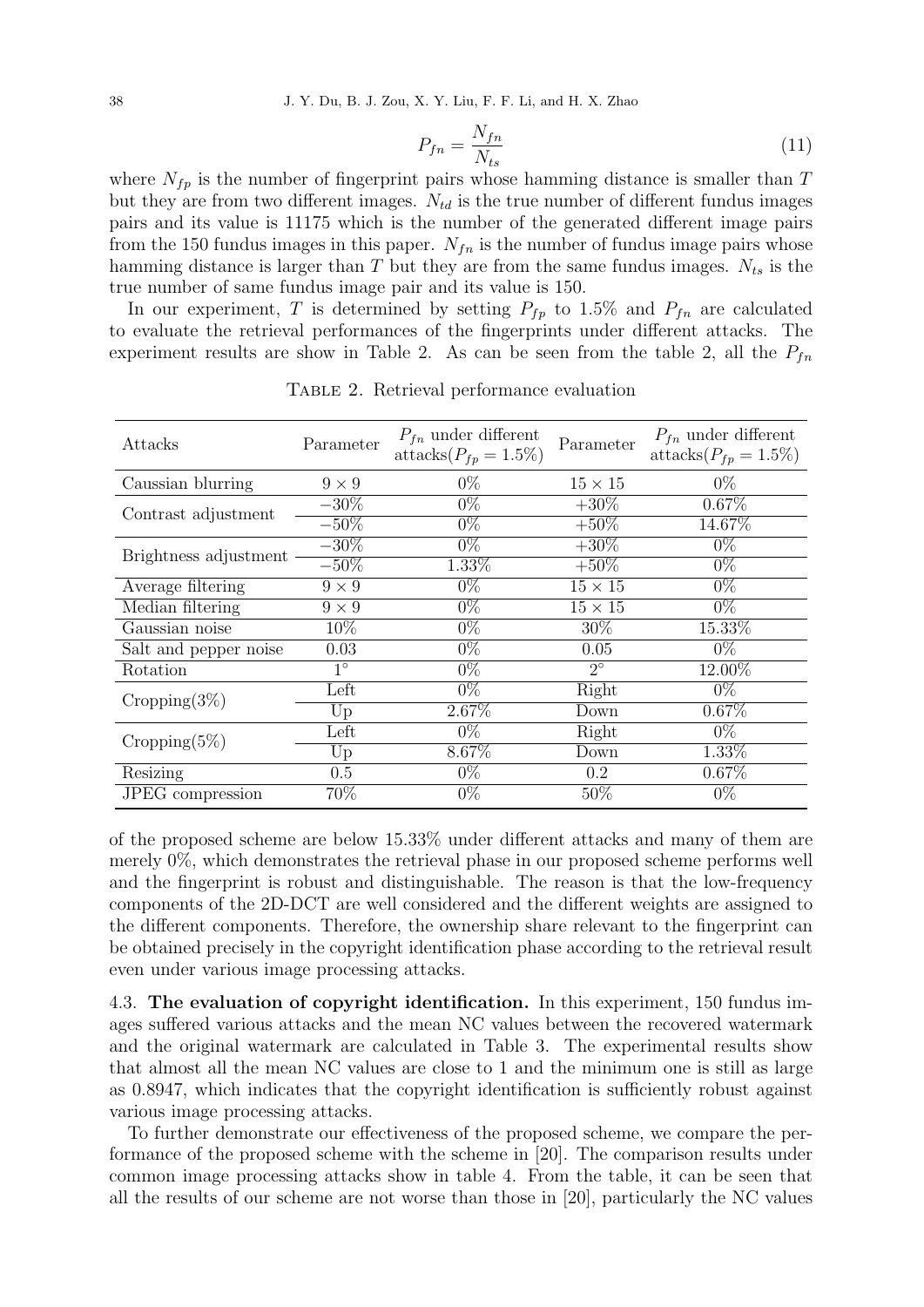| Attacks               | Parameter    | Mean NC | Parameter      | Mean NC |
|-----------------------|--------------|---------|----------------|---------|
| Caussian blurring     | $9 \times 9$ | 0.9948  | $15 \times 15$ | 0.9949  |
|                       | $-30\%$      | 0.9827  | $+30\%$        | 0.9336  |
| Contrast adjustment   | $-50\%$      | 0.9717  | $+50\%$        | 0.8947  |
| Brightness adjustment | $-30\%$      | 0.9583  | $+30\%$        | 0.9671  |
|                       | $-50\%$      | 0.9409  | $+50\%$        | 0.9420  |
| Average filtering     | $9 \times 9$ | 0.9895  | $15 \times 15$ | 0.9811  |
| Median filtering      | $9 \times 9$ | 0.9865  | $15 \times 15$ | 0.9761  |
| Gaussian noise        | 10%          | 0.9571  | $30\%$         | 0.8992  |
| Salt and pepper noise | 0.03         | 0.9531  | 0.05           | 0.9427  |
| Rotation              | $1^{\circ}$  | 0.9449  | $2^{\circ}$    | 0.9010  |
| $Cropping(3\%)$       | Left         | 0.9776  | Right          | 0.9767  |
|                       | Up           | 0.9538  | Down           | 0.9618  |
| $Cropping(5\%)$       | Left         | 0.9503  | Right          | 0.9554  |
|                       | Up           | 0.9430  | Down           | 0.9482  |
| Resizing              | 0.5          | 0.9954  | 0.2            | 0.9225  |
| JPEG compression      | 70%          | 0.9874  | 50%            | 0.9772  |

Table 3. Robustness performance evaluation

under blurring, filtering, resizing and JPEG compression attacks are much higher than those in [20], which indicates that our proposed scheme outperforms their work in term of robustness.

| Attacks                 | Parameter    | V. Seenivasagm<br>scheme $[20]$ | Proposed<br>scheme |
|-------------------------|--------------|---------------------------------|--------------------|
| Caussian blurring       | $9 \times 9$ | 0.8974                          | 0.9948             |
| Contrast adjustment     | $+50\%$      | 0.8935                          | 0.8947             |
| Average filtering       | $9 \times 9$ | 0.8949                          | 0.9895             |
| Median filtering        | $9 \times 9$ | 0.8946                          | 0.9865             |
| Gaussian noise          | $30\%$       | 0.8955                          | 0.8992             |
| Resizing                | 0.5          | 0.7526                          | 0.9954             |
| <b>JPEG</b> Compression | 50%          | 0.8879                          | 0.9772             |

Table 4. Comparison of NC

4.4. Qualitative comparisons. In this experiment, the proposed scheme are compared with the ROI-lossless watermarking  $[11, 12]$ , the reversible watermarking  $[13, 14]$ , the zero-watermarking [18, 19, 20] and the fingerprinting schemes [22, 23] in terms of six aspects, which are the effects on images, the durability of identification, the precision of identification, the reliability of identification, the efficiency of retrieval scheme and the utilization of copyright information. The appropriateness for the DRM of fundus image is demonstrated in the first aspect. The performances for the DRM of fundus image is reflected from the second aspect to the fifth aspect. The capability to avoid the possible copyright dispute is manifested in the last aspect. The results are listed in Table 5.

As shown in Table 5, our proposed scheme outperforms these schemes. Compared with the ROI-lossless watermarking schemes, the whole procedure of our proposed scheme is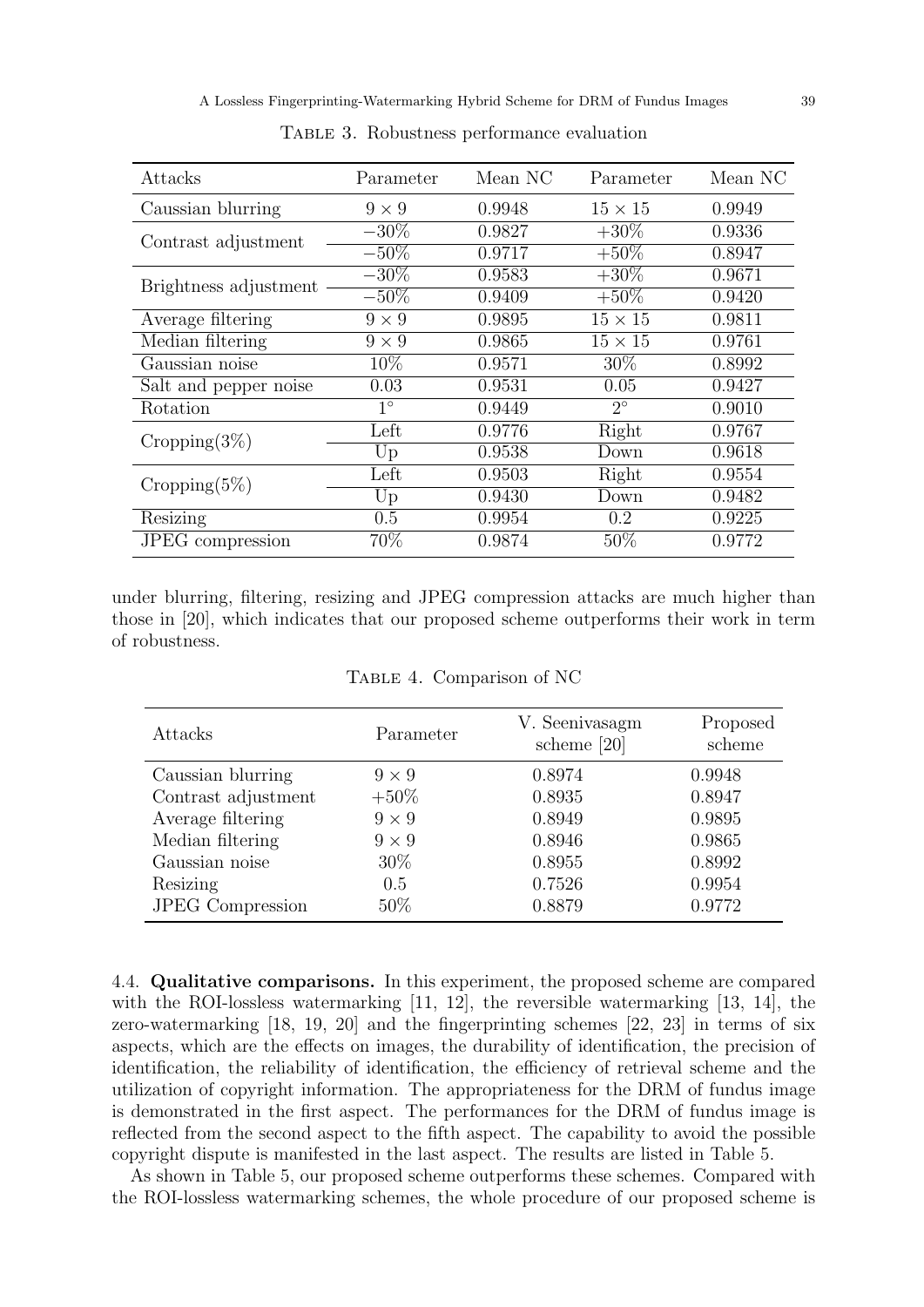| <b>Schemes</b>      | Effects on<br>images | Durability of Precision of<br>identification |             | Reliability of<br>identification identification | Retrieval<br>method | Copyright<br>information |
|---------------------|----------------------|----------------------------------------------|-------------|-------------------------------------------------|---------------------|--------------------------|
| S. A. Parah[11]     | ROI-lossless         | Durable                                      | Good        | Good                                            | None                | Utilized                 |
| $N.$ Solanki $[12]$ | ROI-lossless         | Durable                                      | Good        | Good                                            | None                | Utilized                 |
| L. $An[13]$         | Lossless             | One-off                                      | Good        | Moderate                                        | None                | Utilized                 |
| B. Lei[15]          | Lossless             | One-off                                      | Good        | Good                                            | None                | Utilized                 |
| J. Waleed[18]       | Lossless             | Durable                                      | Not applied | Good                                            | None                | Utilized                 |
| V. Seenivasagam[19] | Lossless             | Durable                                      | Not applied | Good                                            | None                | Utilized                 |
| V. Seenivasagam[20] | Lossless             | Durable                                      | Good        | Good                                            | None                | Utilized                 |
| L. $\text{Liu}[22]$ | Lossless             | Durable                                      | Good        | Good                                            | Effective           | Not utilized             |
| F. Zou[23]          | Lossless             | Durable                                      | Good        | Good                                            | Effective           | Not utilized             |
| Proposed            | Lossless             | Durable                                      | Good        | Good                                            | Effective           | Utilized                 |

TABLE 5. Qualitative comparisons

lossless, which satisfies the requirements of accurate diagnosis. Compared with the reversible watermarking schemes, identification of our scheme can be executed multiple times during the medical care applications, which protects the copyright of fundus images durably. Compared with the zero-watermarking schemes, both the distinguishability and the robustness of content-based features are ensured and an effective content-based retrieval is applied in our proposed scheme, which ensures that a particular fundus image with its relevant ownership share can be retrieved precisely and the copyright ownership can also be identified reliably. Compared with the fingerprinting schemes, the copyright ownership information is utilized in our proposed scheme, which ensures that the copyright ownership can be identified explicitly to avoid the possible copyright dispute.

5. Conclusion. In this paper, a lossless hybrid scheme for the DRM of fundus images is proposed. Our analytic and experimental results have demonstrated that our proposed scheme has some advantages over other existing schemes. Firstly, the whole procedure of our proposed scheme is lossless, which can satisfy the requirement of accurate diagnosis. Secondly, the copyright protection of fundus images is durable, which can avoid oneoff copyright identification. Thirdly, the different fundus images can be distinguished precisely though they are quite similar to each other. Finally, the copyright ownership can be identified reliably without dispute.

Acknowledgment. This work is supported by the National Nature Science Foundations of China (61573380).

## REFERENCES

- [1] J. Cheng, J. Liu, Y. Xu, F. Yin, D. W. K. Wong, N. M. Tan, D. Tao, C. Y. Cheng, T. Aung and T. Y. Wong, Superpixel classification based optic disc and optic cup segmentation for glaucoma screening, IEEE Trans. on Medical Imaging, vol. 32, no. 6, pp. 1019-1032, 2013.
- [2] C. Zhu, B. Zou, R. Zhao, J. Cui, X. Duan, Z. Chen and Y. Liang, Retinal vessel segmentation in colour fundus images using Extreme Learning Machine, Computerized Medical Imaging and Graphics, 2016.
- [3] C. Zhu, B. Zou, Y. Xiang, J. Cui and H. Wu, An Ensemble Retinal Vessel Segmentation Based on Supervised Learning in Fundus Images, Chinese Journal of Electronics, vol. 25, no. 3, pp. 503-511, 2016.
- [4] O. Faust, R. Acharya, E. Ng, K. H. Ng, and J. S. Suri, Algorithms for the automated detection of diabetic retinopathy using digital fundus images : a review, Journal of medical systems, vol. 36, no. 1, pp. 145-157, 2012.